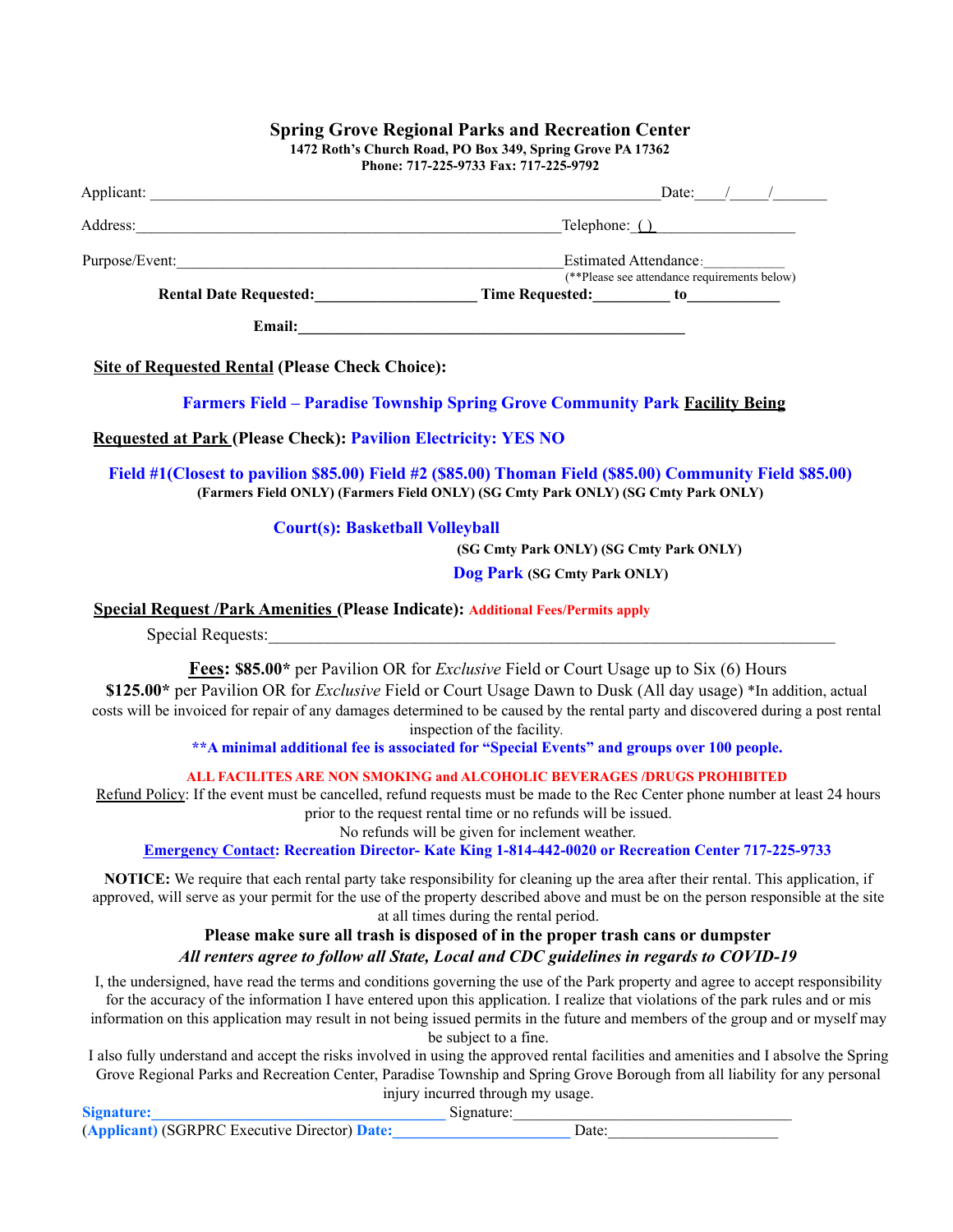| <b>Spring Grove Regional Parks and Recreation Center</b><br>1472 Roth's Church Road, PO Box 349, Spring Grove PA 17362<br>Phone: 717-225-9733 Fax: 717-225-9792   |                                                                                                                                                                                                                                                                                                                                                                                                                                                                                                                                           |  |  |  |
|-------------------------------------------------------------------------------------------------------------------------------------------------------------------|-------------------------------------------------------------------------------------------------------------------------------------------------------------------------------------------------------------------------------------------------------------------------------------------------------------------------------------------------------------------------------------------------------------------------------------------------------------------------------------------------------------------------------------------|--|--|--|
|                                                                                                                                                                   |                                                                                                                                                                                                                                                                                                                                                                                                                                                                                                                                           |  |  |  |
|                                                                                                                                                                   |                                                                                                                                                                                                                                                                                                                                                                                                                                                                                                                                           |  |  |  |
|                                                                                                                                                                   |                                                                                                                                                                                                                                                                                                                                                                                                                                                                                                                                           |  |  |  |
|                                                                                                                                                                   | (**Please see attendance requirements below)<br>Rental Date Requested: Time Requested: to to the Rental Date Requested:                                                                                                                                                                                                                                                                                                                                                                                                                   |  |  |  |
| <b>Site of Requested Rental (Please Check Choice):</b>                                                                                                            |                                                                                                                                                                                                                                                                                                                                                                                                                                                                                                                                           |  |  |  |
| <b>Stoneledge Park – Jackson Township</b><br><b>Little Creek Community Park-Jackson</b>                                                                           | <b>Township</b>                                                                                                                                                                                                                                                                                                                                                                                                                                                                                                                           |  |  |  |
| <b>Facility Being Requested at Park Pavilion Stoneledge Field (\$85.00)</b> (Field ONLY)<br><b>Basketball Courts (\$50.00) Multipurpose Fields Community Park</b> |                                                                                                                                                                                                                                                                                                                                                                                                                                                                                                                                           |  |  |  |
|                                                                                                                                                                   | <b>Pickelball Court</b>                                                                                                                                                                                                                                                                                                                                                                                                                                                                                                                   |  |  |  |
| Special                                                                                                                                                           | <b>Electricity: YES NO</b><br><b>Special Request /Park Amenities (Please Indicate Request)</b><br><b>Additional Fees/Permits Apply</b>                                                                                                                                                                                                                                                                                                                                                                                                    |  |  |  |
|                                                                                                                                                                   | <b>Fees: \$85.00*</b> per Pavilion OR for <i>Exclusive</i> Field or Court Usage up to Six (6) Hours<br>Fees: \$125.00 per Pavilion OR for <i>Exclusive</i> Field or Court Usage (Full Day)<br>Fees Noted above for specific locations and some amenities (Full Day Fee)<br>*In addition, actual costs will be invoiced for repair of any damages determined to be caused by the rental party and discovered<br>during a post rental inspection of the facility.<br>ALL FACILITES ARE NON SMOKING and ALCOHOLIC BEVERAGES/DRUGS PROHIBITED |  |  |  |
|                                                                                                                                                                   | ** A minimal additional fee is associated for "Special Events" and groups over 100 people. Refund Policy: If the<br>event must be cancelled, refund requests must be made to the Rec Center phone number at least 24 hours prior to the<br>request rental time or no refunds will be issued.<br>No refunds will be given for inclement weather.<br><b>Emergency Contact: Recreation Director- Kate King 1-814-442-0020 or Recreation Center 717-225-9733</b>                                                                              |  |  |  |
|                                                                                                                                                                   | <b>NOTICE:</b> We require that each rental party take responsibility for cleaning up the area after their rental. This application, if<br>approved, will serve as your permit for the use of the property described above and must be on the person responsible at the site<br>at all times during the rental period.                                                                                                                                                                                                                     |  |  |  |

**Please make sure all trash is disposed of in the proper dumpster**

*All renters agree to follow all State, Local and CDC guidelines in regards to COVID-19*

I, the undersigned, have read the terms and conditions governing the use of the Park property and agree to accept responsibility